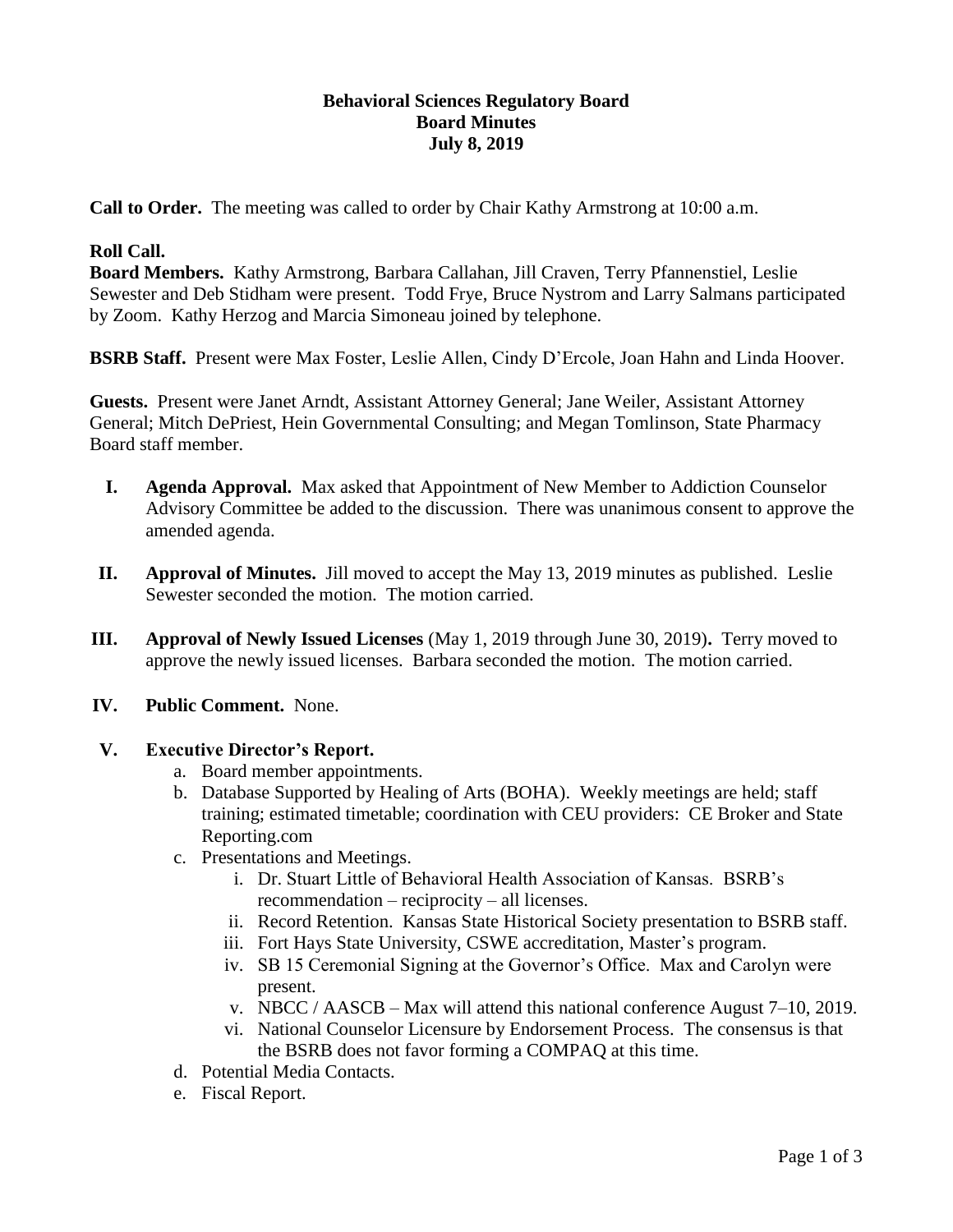- i. Fiscal Year 2019 as of May 31, 2019: Cash Balance, Budget Analysis, Fee Fund Analysis and numerous year-end reports.
- ii. Fiscal Year 2020: Contractual expenditures doubling, new database, and legal services from the Attorney General's office
- iii. Fiscal Year 2021: Proposed Budget deadline is September 15, 2019; revise strategic plan; goal and objectives; technical amendment for salary increases.

# **VI. Staff Reports**. None

**VII. Complaint Review Committee (CRC) Report**. Terry reported that 36 cases were reviewed in June 2019. There were two CAOs/SPOs, five proposed diversions, one suspension, one emergency suspension of a license, 13 cases were dismissed because the facts did not support the allegations, seven cases that CRC had no jurisdiction, and six cautionary letters were sent. One case was identified for further investigation. Investigators Cindy and Joan, and Assistant Attorney General Jane Weiler are doing an excellent job. The annual average number of complaints referred to the CRC has been 130-140. CRC has received more than 200 complaints in the past year.

# **VIII. Professional Reports.**

- a. **Psychology.** Barb reported that this Advisory Committee met on June 12, 2019. The Advisory Committee does not recommend EPPP2 exam to the BSRB at this time. The next meeting is set for August 21, 2019 at 6:00 p.m.
- b. **Social Work.** Marcia reported that this Advisory Committee met May 1, 2019 and will meet again July 9, 2019. A new Social Media Sub-Committee formed and will report findings to the Advisory Committee at a future date. The Assistant Attorney General's office is reviewing the "Supervisor's Training Manual".
- c. **Professional Counselor.** Todd reported that this Advisory Committee will meet sometime in August; date to be determined. This Advisory Committee has been reviewing and developing language for "Professional Conduct" and "Supervision".
- d. **Masters Level Psychology.** Larry reported that this Advisory Committee met May 13, 2019 and discussed FHSU curriculum. Licensure of retirees who wish to volunteer was further discussed. No future meeting date was set.
- e. **Marriage and Family Therapy.** Terry reported this Advisory Committee met on May 9, 2019. Consensus of this Committee was to take more time to study the impact of SB 15 on LCMFT Training Plans, MFT program structure at the University level and the national exam. Twenty states require only 1,000 post-graduate hours. The next meeting will be sometime in August; date to be determined.
- f. **Addiction Counseling.** Deb reported that this Advisory Committee met June 28, 2019. Lisa Carter was recommended by the Committee to serve as a new member. There was no objection. Kathy Armstrong appointed Ms. Carter to this Advisory Committee. There was further discussion of the impact of SB 15. Plans are to discuss the topic of medical doctors who may wish to obtain addiction counselor licensure. The next meeting was set for August 16, 2019.
- g. **Behavior Analysts.** Max reported that this Advisory Committee has not met.